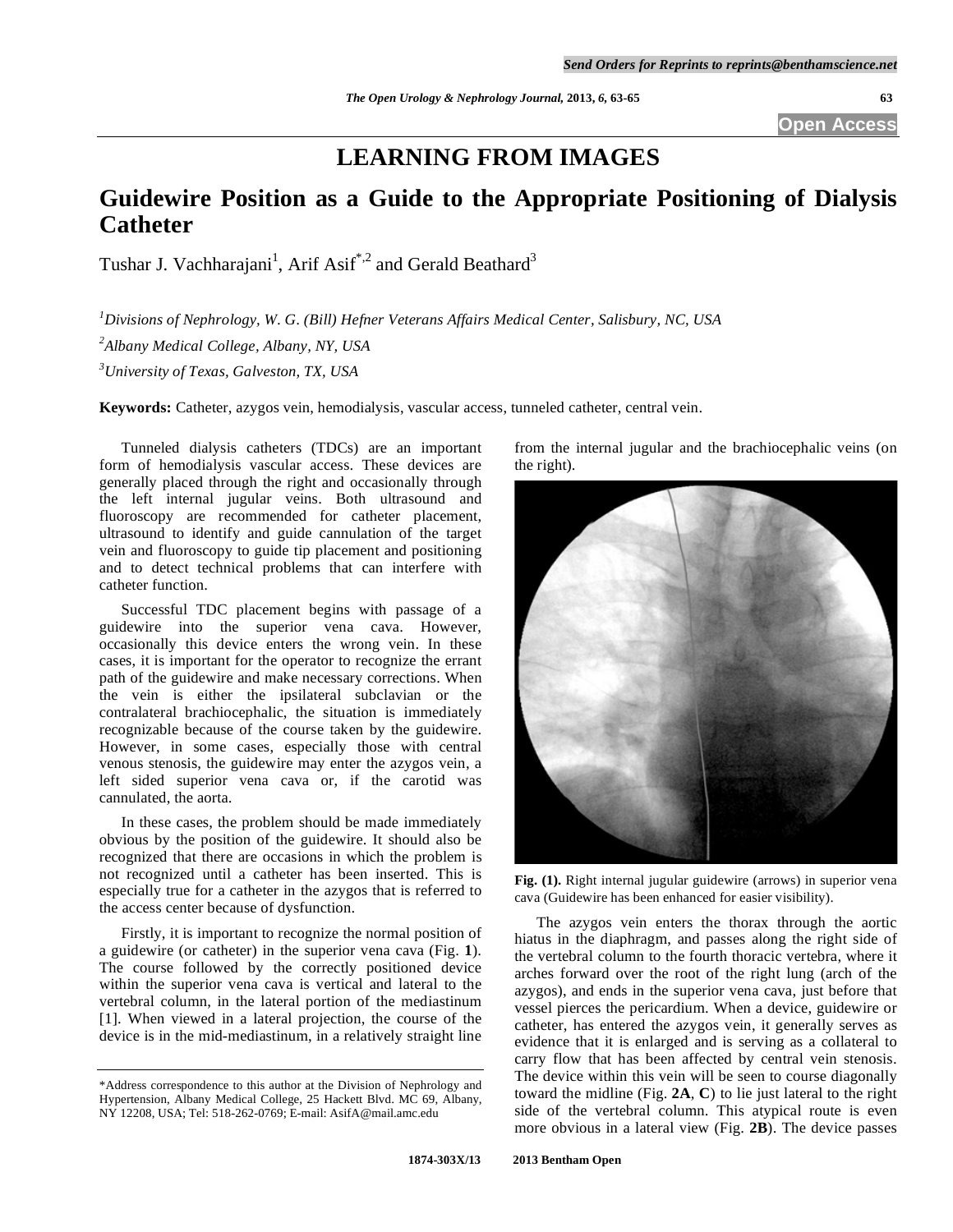

**Fig. (2).** Catheter in azygos vein. **A** – Catheter from right internal jugular (patient is rotated), **B** – Lateral view, **C** – Catheter from left internal jugular placement (patient is rotated).

through the azygos arch and courses posteriorly to descend in the posterior portion of the mediastinum [2].

 When a guidewire enters a left sided superior vena cava, it is obvious (this is an issue only in left sided catheters). The device passes down the left side of the mediastinum (Fig. **3**). Often the first thought is that the brachiocephalic vein has been perforated. This can be excluded by passing a 5 french catheter and injecting radiocontrast. Recognition of this anomaly is very important because the left superior vena cava generally drains into the cardiac sinus and if anattempt is made to pass a guidewire into the atrium, serious cardiacarrhythmias can result.



Fig. (3). Left superior vena cava (composite view).

 If the guidewire enters the carotid, its course is also diagnostically typical. The right carotid parallels the internal jugular vein. The pathway from the carotid is then into the thoracic aorta at the arch. The aortic archpasses over the right and behind the left pulmonary artery and then descends. As it descends, it is situated to the left of the vertebral column; it approaches the median line as it descends. A guidewire that is inserted into the carotid and advanced will follow this path as it enters the thoracic aorta (Fig. **4**). The device crosses the mediastinum diagonally (from the right) and passes down the left side of the mediastinum to the left of the vertebral column. It is very important that this typical pattern be recognized before inserting something larger than the guidewire into the carotid otherwise a manageable error might develop into an unmanageable problem requiring surgical intervention.



**Fig. (4).** Guidewire inserted in right carotid artery (arrows) following course of artery and continuing into the thoracic aorta (guidewire has been enhanced for easier visibility).

 The guidewire or the catheter's course as it passes through the vascular structure into which it has been placed has a diagnostically typical pattern. It is important that the interventionalist working with dialysis vascular access be able to recognize these patterns.